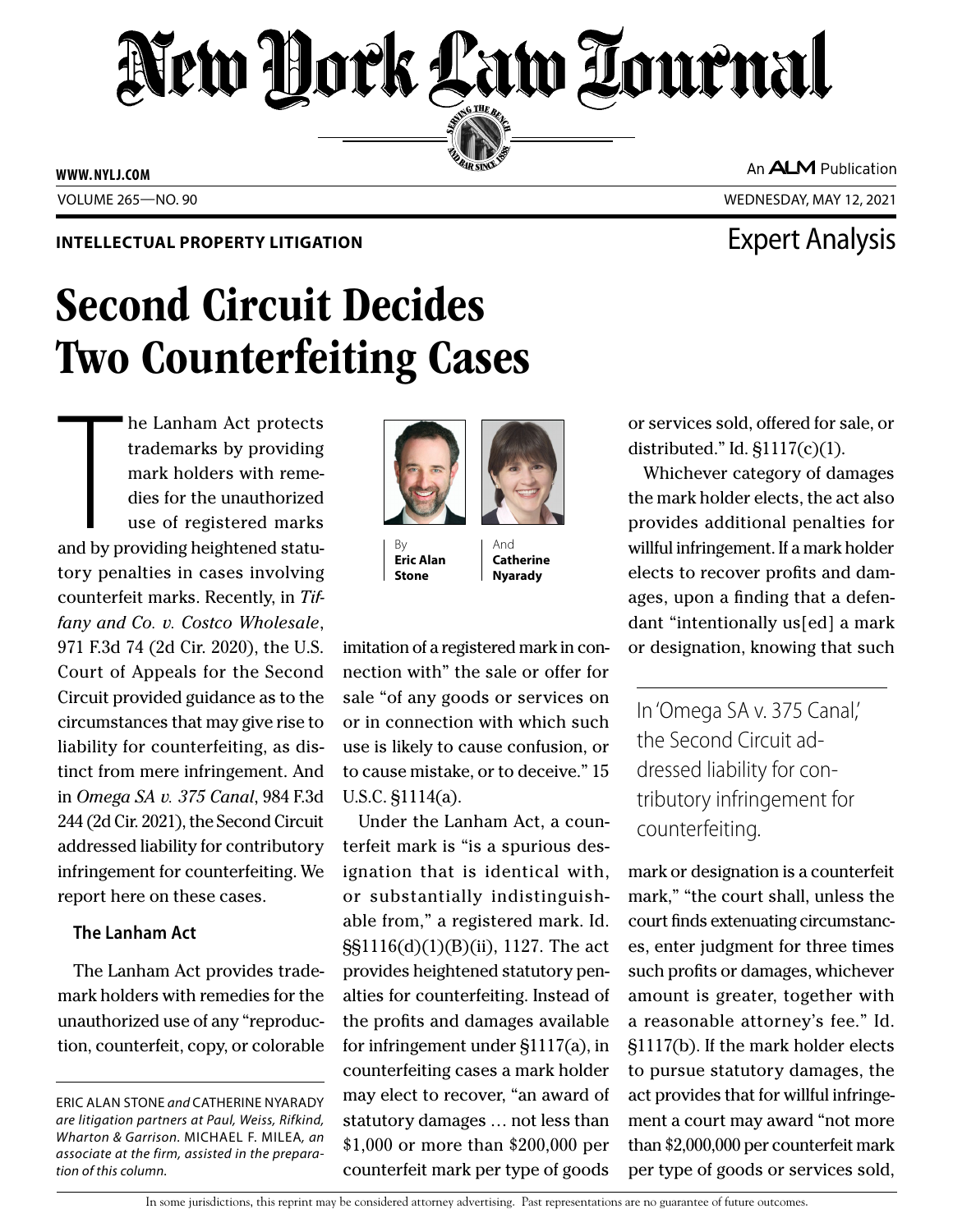offered for sale, or distributed, as the court considers just." Id. §1117(c) (2).

#### **'Tiffany v. Costco'**

Tiffany produces jewelry, notably including engagement rings, and owns trademarks related to the company name, including registrations for the use of "Tiffany." *Tiffany*, 971 F.3d at 81. In the late nineteenth century, Tiffany developed and sold an engagement ring incorporating a six-prong diamond setting. Id. Since then, diamond settings reminiscent of that style have been referred to as "Tiffany settings." Id. Costco operates a chain of membershiponly warehouse stores. Costco sold otherwise-unbranded diamond engagement rings, each of which was identified by small point-of-sale signs containing the word "Tiffany," "Tiffany setting," "Tiffany set," or "Tiffany style" and providing other information about each ring. Id.

Tiffany sued, alleging that Costco was liable for, among other causes of action, trademark infringement and counterfeiting in violation of the Lanham Act for the use of "Tiffany" (without "setting," "style," or "set"). Id. at 82. The district court granted Tiffany's motion for summary judgment, "concluding that Costco had failed to raise a genuine issue of material fact as to any of the factors relevant to the infringement analysis, that Costco's fair use defense failed as a matter of law, and that Costco's infringement constituted counterfeiting as a matter of law." Id. at 82–83.

The district court then held a jury trial to determine Tiffany's entitlement to statutory damages under 15 U.S.C. §1117. The jury awarded Tiffany \$3.7 million of Costco's profits pursuant to §1117(a), an additional \$1.8 million on the grounds that the award of profits was inadequate, and \$8.25 million in punitive damages for Tiffany's claims under New York law. Id. at 83. The district court revised the award and awarded Tiffany trebled profits of \$11.1 million, for a total of approximately \$21 million

In 'Tiffany and Co. v. Costco Wholesale,' the Second Circuit provided guidance as to the circumstances that may give rise to liability for counterfeiting, as distinct from mere infringement.

including prejudgment interest and punitive damages. Id.

On appeal, Costco argued that the district court "resolv[ed] several critical facets of the trademark infringement analysis in Tiffany's favor without sufficiently crediting Costco's contrary evidence" and improperly rejected Costco's fair use defense. Id.

The Second Circuit agreed, holding that Costco had raised factual disputes as to certain prongs of the infringement inquiry and certain fair use factors. Id. at 86–95. As to Tiffany's counterfeiting claim, the court concluded that because "it was inappropriate to hold Costco liable for trademark *infringement* at the summary judgment stage—and because counterfeiting is merely an aggravated form of infringementwe vacate the district court's judgment as to counterfeiting as well." Id. at 95. Notably, the court also affirmed the district court's denial of Costco's motion for summary judgment as to counterfeiting, but explained that because Costco did not actually use "Tiffany" as a mark or to suggest the origin of the rings, liability for counterfeiting was likely not appropriate:

We cannot conclude on the record here that no reasonable jury could find in favor of Tiffany on the counterfeiting claim…. We do note that it is likely inappropriate to impose liability for trademark counterfeiting when a defendant is able to establish … that it used a term identical to the registered mark otherwise than as a mark. In order for material to qualify as "counterfeit" under the Lanham Act, it must be a "spurious mark." A "spurious" mark, in turn, is one that is "fake" and "[d] eceptively suggest[s] an erroneous origin." We fail to see how a term can be a "fake" mark if it is not actually *used* as a mark, or how a term can "deceptively suggest an erroneous origin" if it is not used as a means to indicate origin in the first place.

Id. at 95 n.18 (citations omitted). The Second Circuit thus remanded the case for trial. Id. at 96.

#### **'Omega v. 375 Canal'**

Canal, a landlord, owns the property located at 375 Canal Street in Manhattan. *Omega*, 984 F.3d at 248. The property has a history of litigation involving counterfeiting and